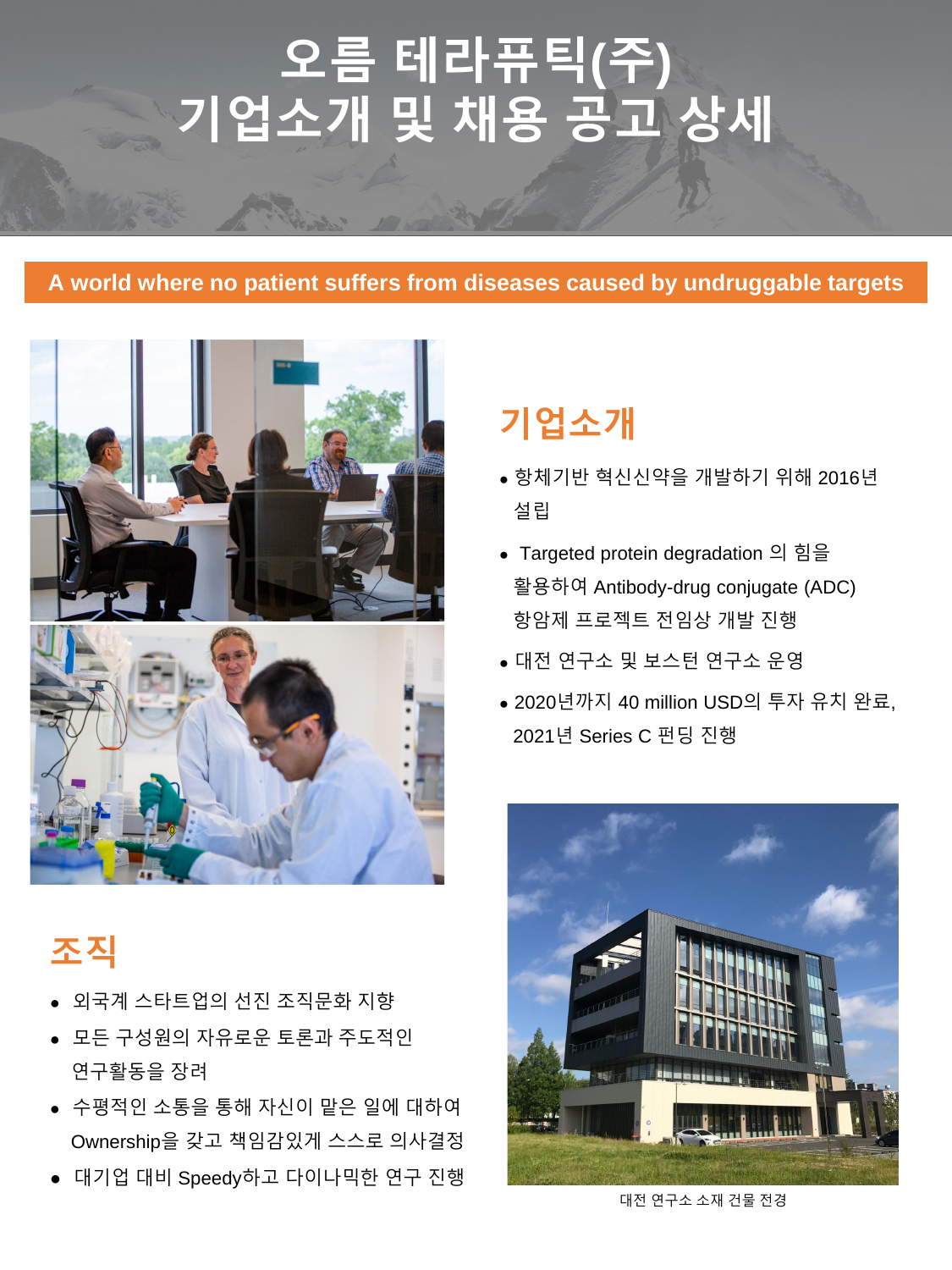#### **Structural biology**

- Protein purification (E. coli)
- Crystallization screening
- Crystal structure determination
- Toxicology (rodent, NHP)
- In vivo pharmacology

#### **Preclinical development**

CMC (ADC)

#### **Bioassays**

- Cancer biology assays
- Immuno-oncology assays
- In vitro toxicology assays

#### **Quantitative sciences**

- Bioinformatics / AI
- Molecular Dynamics
- Computational chemistry
- Binding energy calculation
- Small molecule virtual screening
- Antibody-antigen modeling
- Virtual binding free energy prediction
- 
- Antibody engineering
- Phage display library design
- Antibody panning
- Hybridoma antibody discovery
- Antigen design
- Antibody production (CHO, HEK293)

## - PK PD modeling **Chemistry / ADC payload design**

- Medicinal chemistry
- **Bioconjugation**

#### **Research Operations**

- Project Leader
- Functional Group Leader
- Project Managers

#### **Antibody discovery & production**

● **채용 공고에 국한하지 않고 오름의 Vision에 기여할 수 있는 Scientist 채용 가능**

### **현재 채용 중인 포지션 채용공고는 홈페이지 참조 https://www.orumrx.com/careers**



**Orum Therapeutics offers various scientific positions to advance your career**

# **모집분야**